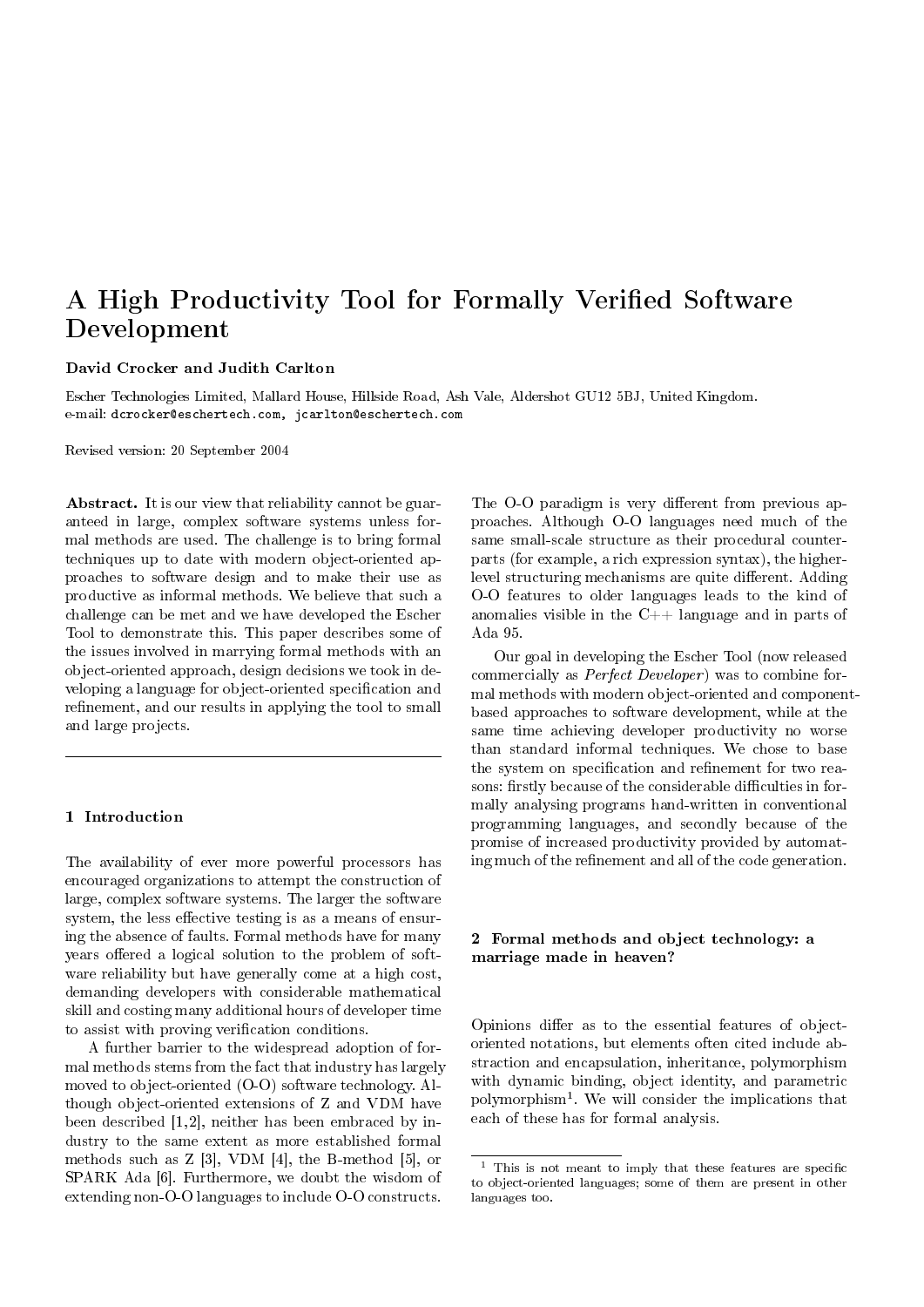# 2.1 Abstraction and Encapsulation

Abstraction and encapsulation are very helpful to the formalist, because to a large extent they permit formal verification to be done component-by-component. Simultaneous formal analysis of both the system and all its components need only be carried out to verify a few properties (e.g. absence of unbounded indirect recursion). Furthermore, abstraction and encapsulation permit refinement of a component's abstract data into efficient implementation data structures, without affecting the behaviour of the component apart from the resources it uses.

# 2.2 Inheritance

On its own, inheritance is easily handled formally by copying the inherited elements from the definition of the parent class into the definition of the derived class. It is when inheritance is used to support polymorphism that complications arise.

#### 2.3 Polymorphism with dynamic binding

Most object-oriented languages provide polymorphism by default; that is, wherever a variable, formal parameter or return value of type  $T$  is declared, a value of any type derived from T may be provided instead, under the assumption that such a derived type is a behavioural subtype of T.

We take issue with the safety of this approach where reliability is paramount because it requires the class hierarchy to be constructed extremely carefully. Otherwise, a method that expects its parameters to be of particular types may not behave correctly when it is given parameters of alternative types that were not envisaged (and may not even have existed) when the method was written. If the declared parameter type is a deferred<sup>2</sup> class, the method author might reasonably be expected to cater for as yet unknown conforming types; but what if the type is a concrete class, which is only later used as a base for other classes? A developer who extends a class and another developer who uses the same class may have different views on what are the essential behaviours, so behavioural subtyping is at least partly in the eye of the beholder.

Although formal specification and verification can generally be used to ensure correctness in these cases (as will be discussed shortly), specification in the presence of polymorphism is more complex than specification when types are known exactly. It seems unreasonable to force developers to spend additional effort in order to cater for

what may only be a distant possibility of derived classes being substituted in the future.

One solution to this issue is to enforce the practice of declaring all non-leaf classes in a class hierarchy as deferred (i.e. non-instantiable) classes, so that a variable is explicitly either of a single fixed type or belongs to a hierarchy. However, our approach is instead to distinguish between exact types and unions. In Perfect Developer notation, the type from  $T$  is defined as the union of all non-deferred types in the set of T and its direct and indirect descendants; whereas  $T$  alone means precisely the type specified in  $T$ 's class declaration. We note that Ada 95 takes a similar approach, distinguishing between T and T'class.

Where the user does choose to allow polymorphism (by declaring a variable or parameter of type from  $T$ for some type  $T$ ), safe use of dynamic binding requires that an object of a derived class may be substituted for an object of its parent class. The conditions necessary to achieve this have been explored by Liskov and Wing [7], popularised by Meyer in the Design-by-Contract approach [8] and are discussed further in [9].

The essence of Design-by-Contract is that when a derived class method overrides an inherited method, the precondition of the overriding method must be satis fied whenever the precondition of the overridden method would be; that is, the overriding methods may weaken the precondition but not strengthen it. Similarly, the postcondition of an overriding method may strengthen the postcondition of the inherited method. This approach works well provided that postconditions are not expected to describe the total state change, which is the case when postconditions are used to annotate program code (for example, in the Eiffel language and in annotated extensions of Java). In particular, the postconditions do not generally include a frame; that is, they place no restrictions on which variables can be changed (except where the initial and final value of a variable are expressly equated in the postcondition). Such postconditions are insufficient in a system that is required to generate complete code from specifications.

Our solution is to use a two-part postcondition when declaring class methods. The main part (which we refer to as the postcondition) describes the complete state change required including the frame. It is not inherited by an overriding method declaration, although it can be referred to in such a declaration using the usual super notation. It is this part that is refined to code. The second part (which we call a postassertion) is a predicate that is required to be a logical consequence of the first part and is subject to the usual design-by-contract rules. The postassertion does not include a frame, because the set of attributes available to be modified in a derived class is typically greater than the corresponding set in the base class, since the derived class may declare additional attributes.

 $2$  A *deferred* class is a class that cannot be instantiated, but serves only as a base from which to derive other classes. Also called an abstract base class in some languages.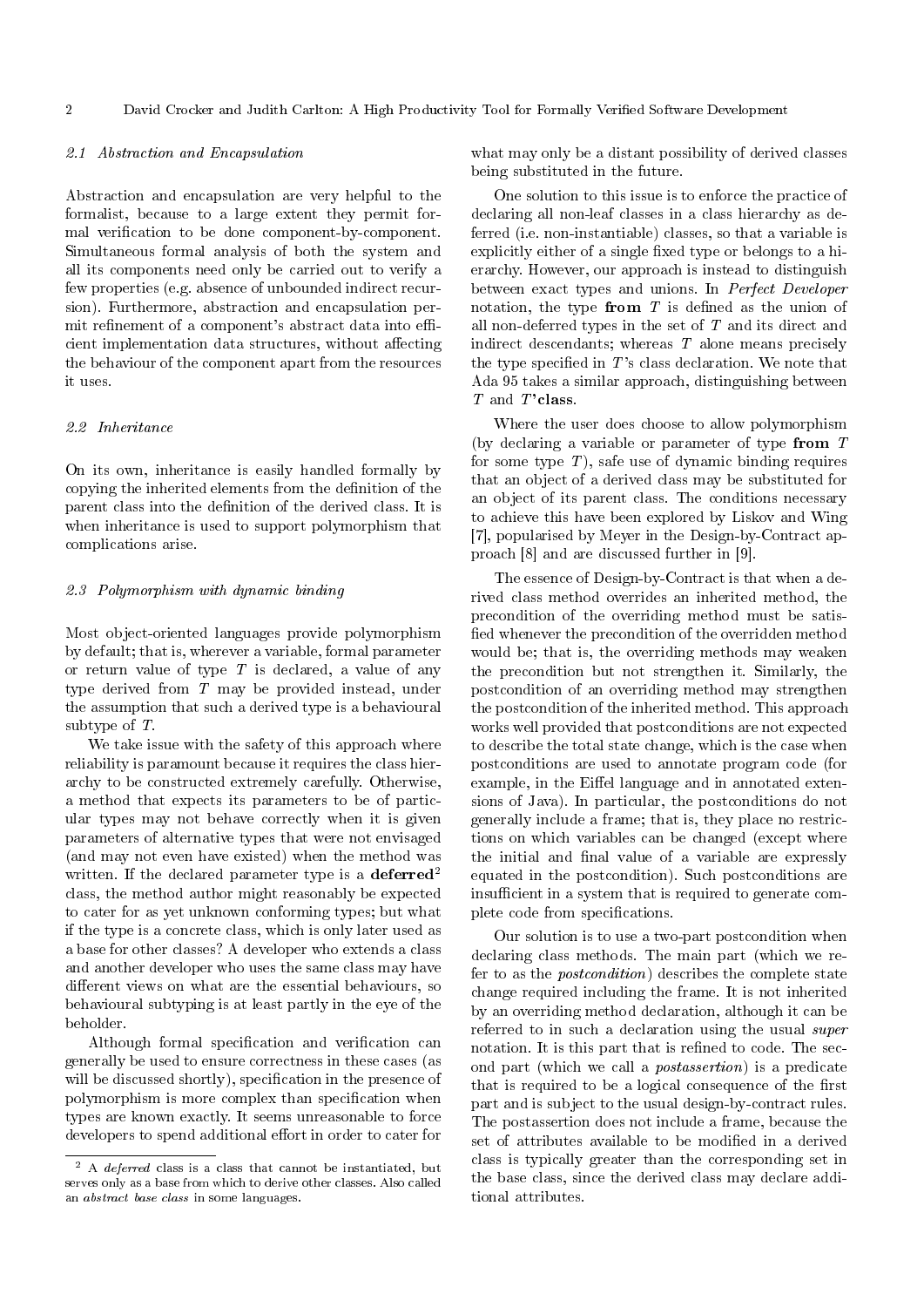In consequence, where a method call is statically bound to a method, both the postcondition and the postassertion can be assumed by the caller when the call returns. However, where the binding is dynamic, the caller may only assume that the postassertion has been satisfied.

It is important to realize that where a method is inherited by a derived class without being overridden, then even if all its verification conditions were satisfied in the context of the class in which it was originally declared, the same may not be true in the derived class. This is because the method may directly or indirectly make a call that is dynamically bound, leading to different behaviour. In general, a method must be verified in every non-deferred class in which it is declared or into which it is inherited<sup>3</sup>. An exception can be made if the method is declared as having no dependence on dynamic binding (which property must of course be verified). We use the keyword early to denote such a method, because such methods are useful in other contexts (for example, they can safely be called in contexts where dynamic binding is undesirable, such as within constructors of deferred classes, or within class invariant declarations).

## 2.4 Object identity

Most object-oriented programming languages implement reference semantics for variables and parameters of all types other than primitive types such as integers and characters. This means that a variable or parameter of non-primitive type holds a pointer or reference to an object stored in a heap area of memory, rather than holding the value directly<sup>4</sup>. The use of reference semantics gives rise to the notion of object identity.

The use of reference semantics is a source of serious problems, due to aliasing between objects. From a formal perspective, the possibility of aliasing makes it hard to reason about components that deal with several objects of similar type and modify one or more of those objects, unless it can be guaranteed that all the objects are distinct. For the developer, the need to choose whether to use shallow equality vs. deep equality - or assignment vs. cloning - is a rich source of errors. We have observed that there are many situations in which object identity is both unnatural and undesirable. The classic example is a String class, which is invariably implemented as a library class obeying reference semantics, even though this is highly unnatural to the user<sup>5</sup>.

 $^5\,$  Some languages attempt to mitigate the effects of reference semantics on strings by providing both mutable and immutable

Perfect Developer implements value semantics by default, avoiding the problems of aliasing. Reference semantics are available on demand where the developer has a genuine need for object identity.

A further advantage of using value semantics by default is that there is no need for the artificial distinction between primitive types and class types that is present in traditional object-oriented programming languages, so that types such as int and bool behave like (and are defined as)  $\text{final}^6$  classes.

The use of value semantics does impose an additional execution-time overhead due to the need to copy objects (or, more typically, parts of objects) at times. Copying can largely be avoided by using shared objects in the generated code and a copy-on-write mechanism; consequently we have not found the overhead to be a serious problem in commercial applications. Where speed is critical, the user has the option of specifying reference semantics for selected objects.

## 2.5 Parametric polymorphism

The provision of parametric polymorphism (also called generics or templates) in an object-oriented programming language facilitates the development of reusable classes (especially collection classes). However, the designer of a templated class may need to assume that the classes with which its parameters are instantiated obey certain properties (for example, that they declare a  $\langle \rangle$ ) operator that defines a total ordering between objects of the class). Unless the language provides an adequate mechanism for expressing these assumptions, there is a risk that the template will be instantiated with unsuitable parameters.

One way to avoid this problem is not to attempt verification of the template declaration itself but instead to verify each of its instantiations. However, this replicates the verification effort needed and prevents the development of pre-verified generic components.

Our solution is to declare instantiation preconditions for templates instead. The designer of a generic class may specify that the classes with which its parameters are instantiated must be derived from some parent class (similar to the "constrained genericity" facility provided by some programming languages), and/or that those classes must have specific methods that conform to particular precondition/postassertion semantics. This allows a template declaration to be verified independently of its instantiation context. At each point of template instantiation, it is only necessary to verify that the corresponding instantiation preconditions hold.

Provided that all derived classes are re-verified when a new version of a base class is introduced into a project, this also catches errors that occur when a base class is changed in such a way that assumptions made by the developer of a derived class no longer hold. This scenario is one of a number of *fragile base class* problems.

 $4$  The C++ language does allow the user the choice of reference or value semantics, but dynamic binding can only be used in conjunction with reference semantics.

string classes (e.g.  $StringBuffer$  and  $String$  in Java). The use of reference semantics poses no problem for users of the immutable version, but the problem remains when the mutable version is used.

 $6$  A  $final$  class is a class from which no further classes may be derived; that is, it cannot be inherited by another class declaration.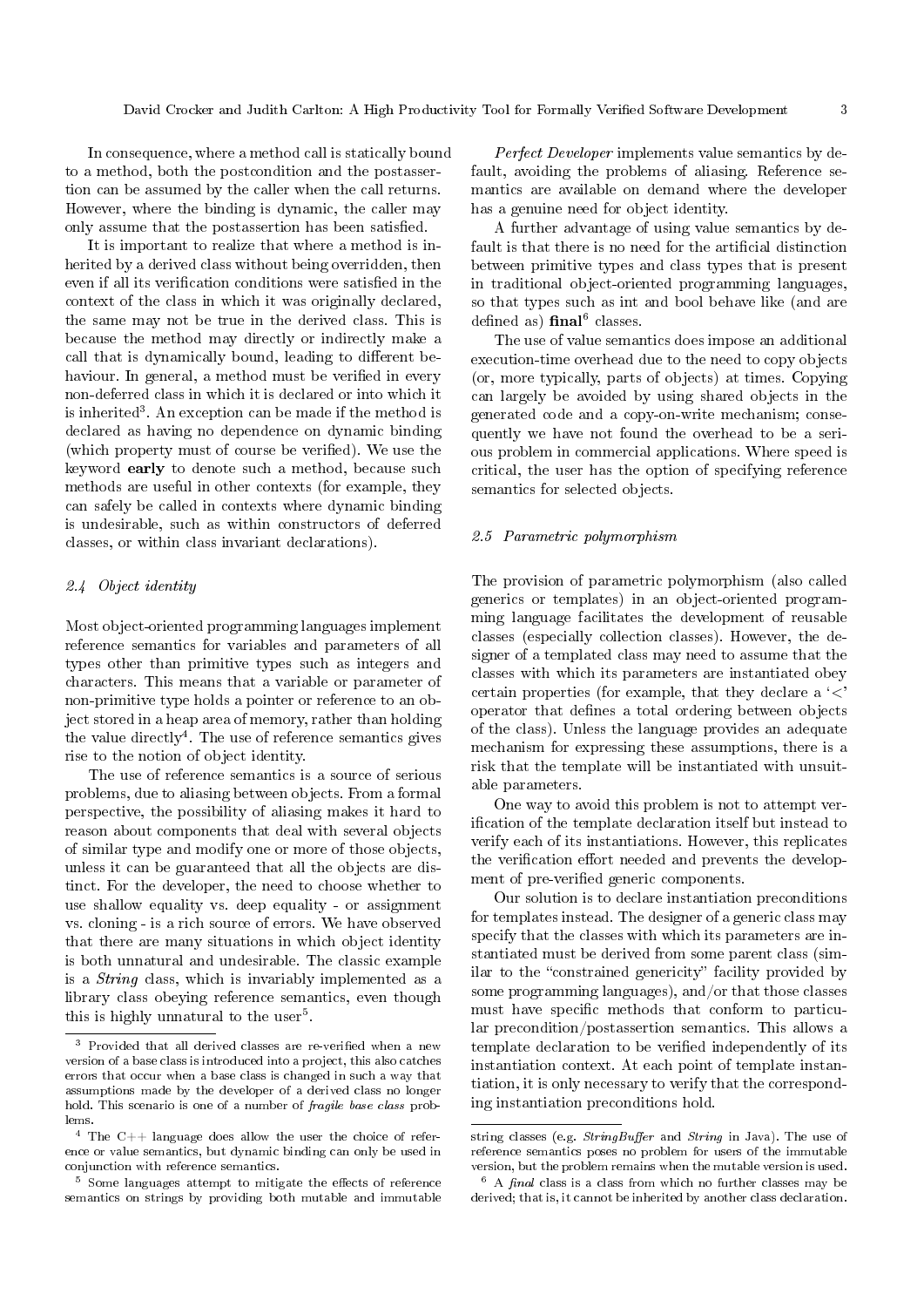# 3 Building safety and verifiability into an object-oriented language

From the preceding section, it is evident that traditional object-oriented programming languages are not well suited to complete formal verification (notwithstanding the considerable achievements of advanced static analysers such as ESC/Java [10]). Furthermore, our goal was to combine formal specification and refinement to programming-like constructs in a single language, in order to avoid any need to switch between different syntax, semantics or underlying logics when moving from specification to implementation. We therefore created the notation described in [11].

The most commonly used object-oriented languages are full of traps for the unwary - many of which are the result of efforts to maintain compatibility with older languages. We were determined to produce a notation that was both powerful and suitable for safety-critical applications, resulting in the following design decisions.

## $3.1$  No side effects in expressions

Functions, operators and other expression constructs have no side effects. This not only makes evaluation order immaterial, it simplifies formal analysis.

#### 3.2 Overloading of operators and other methods

Overloading allows the user to declare multiple methods or operators with the same name but differing in the number and/or types of parameters taken (just as the  $+$ ' symbol is generally used to stand for both integer and floating-point addition, and the '−' symbol represents both negation and difference).

Used sensibly, overloading is a powerful tool; but it interacts disastrously with other features of some programming languages - in particular automatic type conversion and default parameters - resulting in ambiguous method calls.

The notation of *Perfect Developer* provides neither default parameters nor automatic type conversions, save for the widening of one type to a union that includes that type. Furthermore, we forbid the declaration of any set of identically named methods for which it is possible to construct a parameter list that matches more than one of them. In consequence, the issue of resolving ambiguous bindings does not arise.

#### 3.3 Casts

Casting constructs are essential in a system using class hierarchies. In addition to type comparison operators, we provide two type-casting operators. The 'as' operator widens a type to a union that includes the original type (for example, converting a value of type Derived to type from Base, where class Derived inherits

class  $Base$ ). The 'is' casting operator provides the converse type-narrowing conversion (for example, converting a value of type from Base to Derived). It asserts that the actual type of the expression concerned conforms to the narrower type at run-time; naturally, a verification condition is generated every time it is used.

# 3.4 United types

We have already described our definition of the construct "from  $T$ " in terms of a union of classes. We also provide a type union operator, allowing variables of united types to be declared. Values of united types are extracted using an `is' cast.

In practice, in most situations where unions might be used, it is better to declare a class hierarchy and use polymorphism instead; so the main use of the type union operator is to unite void (a class which has the single value null) with another type. This form of type union is particularly convenient when declaring recursive data structures. For example, a class Branch used for building trees might have members *left* and *right* whose type is the union of Branch with **void**. We might instead have allowed any variable x which is declared as having some class type  $T$  to be given the value null, just as Java and most other languages using reference semantics allow any variable of a non-primitive type to be assigned a null reference. However, if  $x$  is permitted to take the value null, then the action of calling a member method of T on  $x$  or accessing a member variable of  $x$  introduces a verification condition that  $x$  is not **null** at that point. For verification to succeed, this typically requires  $x \neq \textbf{null}$  to be stated as an additional precondition, class invariant or postassertion. It is far better to require the developer to specify explicitly where null values are allowed.

#### 3.5 Method overriding

In most object-oriented languages, a method declaration that overrides an inherited method is not syntactically distinguished from a virgin method declaration. This creates the possibility of a user accidentally overriding an inherited method of which he is not aware, usually with serious consequences<sup>7</sup>.

Perfect Developer therefore requires every overriding method declaration to be introduced with the keyword define if it is overriding the declaration of a deferred method, or redefine if it is overriding a non-deferred method, thereby preventing accidental overriding. We note that the  $C\#$  language likewise provides an override keyword.

<sup>7</sup> Even if the developer of the derived class is aware of all the methods of the base class, a developer may later add a method to the base class that clashes with a method in some derived class. This is another *fragile base class* problem.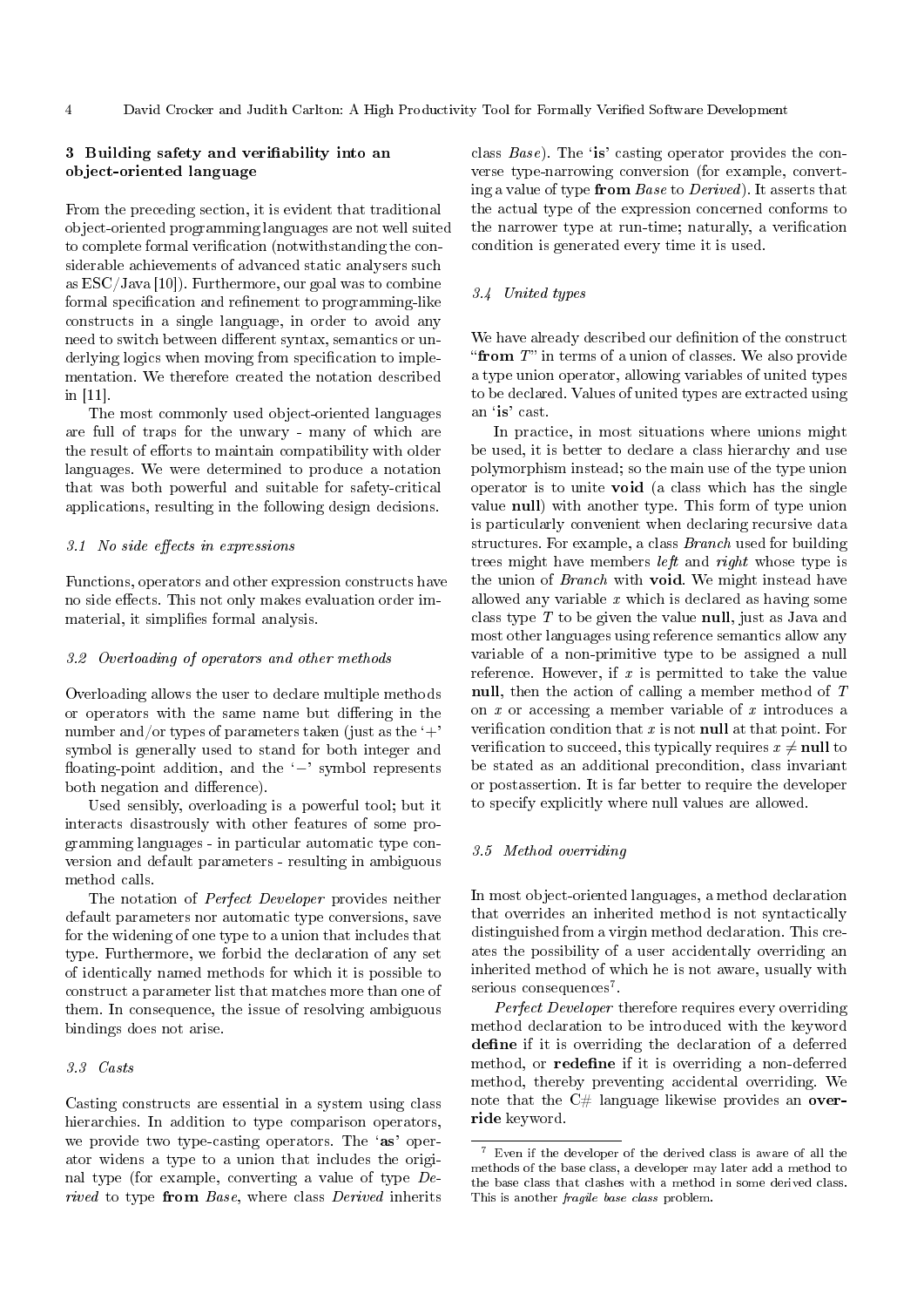# 4 Syntax issues

Most formal notations rely heavily on notation borrowed from mathematics. For example, conjunction and disjunction are usually represented by the symbols ∧ and ∨.

We consider that the use of such symbols in a notation targeted at software engineers is a mistake. Many software developers have only a basic grounding in mathematics and are not familiar with these symbols. The characters are not available on standard keyboards and are not easy to find in the most popular word processing programs.

For the sake of ease of learning and developer productivity, we felt it preferable to borrow from programming language syntax instead - for example, by using the symbols & and | instead of ∧ and ∨. Likewise, we use keywords rather than symbols to represent quantifiers and to provide the syntactic skeletons for new forms of expression such as set comprehension.

It was tempting to go further and borrow the syntax of constructs wholesale from a popular programming language, much as the designers of Java borrowed most of the syntax from  $C++$ . However, it would have been difficult to do so without importing some of the wellknown safety problems present in these languages; so we contented ourselves with using snippets of syntax from a number of different programming and specification languages.

The presentation of quantified expressions deserves special mention. We find that the most common use of quantified expressions in software specifications is to state that all elements of a particular collection have some property, or that at least one element of some particular collection has a property. Furthermore, some software developers find the concept of quantification over all elements of a collection easier to grasp than quantification over an infinite type. We therefore provide quantification over both types and over the elements of collections. When teaching new students, we introduce quantification over collections early in the course; quantification over types comes much later.

# 5 Improving the Productivity of Formal Methods

Barriers to the widespread adoption of formal methods include the low productivity they are perceived to offer and the mathematical skills they demand of their users. Software development organizations are reluctant to bear these costs - even (in many cases) when developing critical systems.

We believe that formal methods have the potential to provide greater productivity than traditional software development processes. In this section we discuss how we have attempted to improve the productivity of formally verified software development.

## 5.1 Automated verification

Perfect Developer generates 50 different kinds of verification condition  $[12]$  in order to express a range of correctness properties including the following:

- The requirements are well-formed:
- $-$  The specification is well-formed;
- $-$  The specification behaves in accordance with the requirements;
- The design-by-contract rules for behavioural subtyping are obeyed;
- Type constraints are honoured;
- Variables are initialised before use;
- Each class invariant is established by each constructor of the class and is preserved by each member schema;
- Assertions and postassertions are satisfied;
- $-$  User-defined operators have the appropriate associativity, commutativity, symmetry and transitivity properties where the context so requires;
- Manual refinements are well-formed and are true refinements of the corresponding specifications;
- Loops are terminating;
- Directly recursive definitions are terminating (a thorough treatment of indirect recursion is not yet implemented).

By "well-formed" we mean that all expressions can be evaluated without violating preconditions. This encompasses not only operator preconditions (e.g. "array index within bounds" and "no division by zero") but also covers the correctness of other constructs (e.g. a narrowing type cast has a precondition that the dynamic type of the expression is a subtype of the type to which it is cast).

In order to ensure correctness, the verification conditions must be shown to be true theorems. Perfect Developer includes a theorem prover for this purpose. Commercial software developers rarely have the skills needed to assist a theorem prover in developing proofs, and those that do have the skills cannot afford the time; so we chose to provide a non-interactive prover rather than an interactive one.

A combination of recent advances in automated reasoning technology, increasing processor power and careful language design has allowed us to approach our target of 100% automated proofs. The prover uses a combination of term rewriting and a superposition-based firstorder theorem prover; the latest version uses backtrackfree splitting [13] to improve performance. Although the underlying logic of the notation is a many-sorted logic of partial functions, we are able to use conventional twovalued logic in most of the prover, because any verification condition that relies on partial functions is ac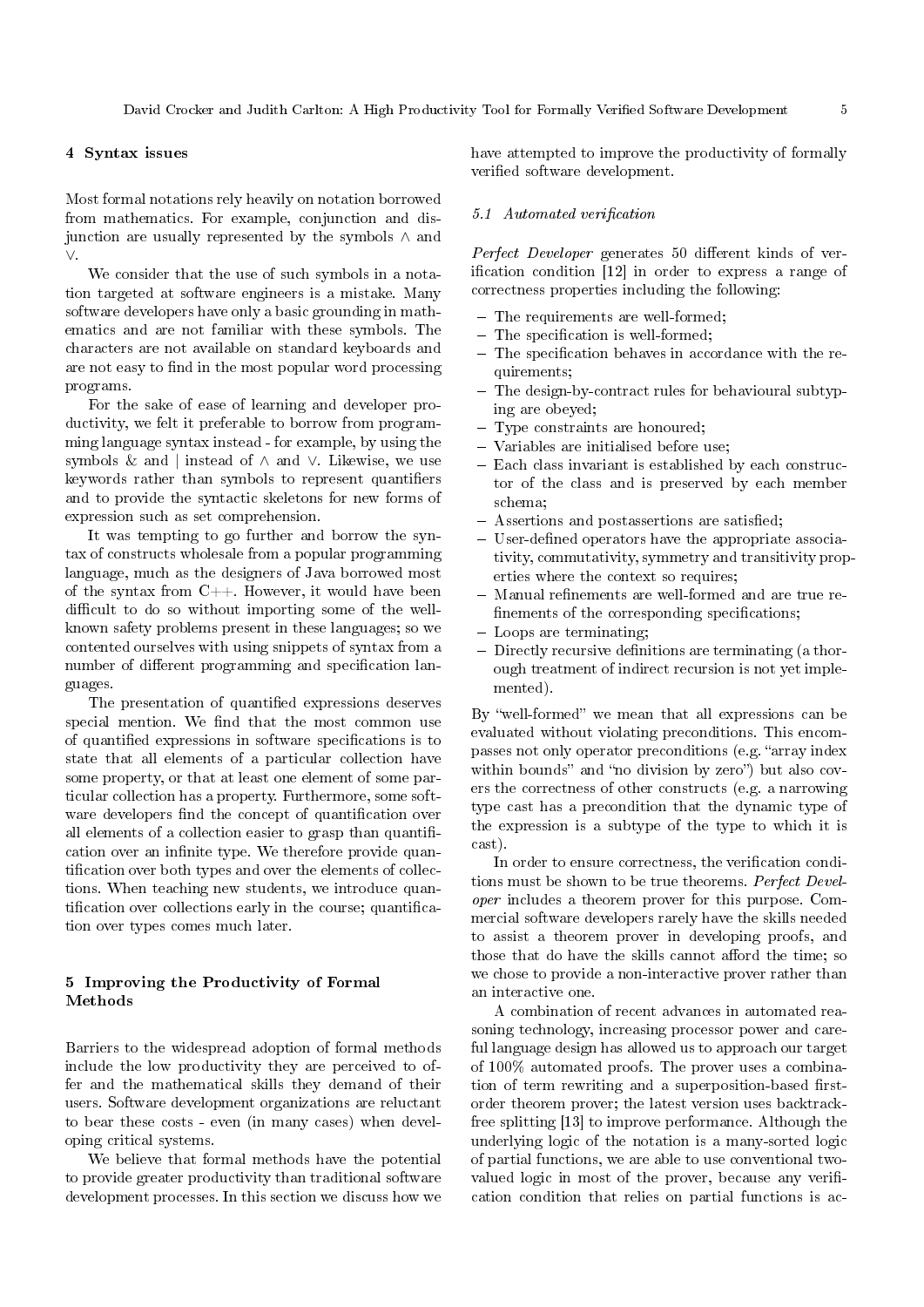companied by another condition that ensures that the associated preconditions are satisfied.

#### 5.2 Avoiding loops

Loops pose a particular problem for formal software verication, because neither a loop nor the code that follows it can be verified without knowledge of an adequate loop invariant. Although there has been some research on automated determination of loop invariants [14], it is at present impossible to avoid the need for users to declare loop invariants in more complex cases. The manual construction of correct loop invariants is difficult and timeconsuming in all but the simplest cases.

Specifications in Perfect Developer are state-based and so do not contain loops; but loop statements can be introduced explicitly by the user within method re finements. The notation requires the user to declare a loop invariant. Fortunately, the provision of automated refinement by the tool and the presence in the notation of elements such as quantifiers and comprehension operators means that it is rarely necessary to write explicit loops. In practice, we find that of all the loops in the generated code, only about 7% correspond to loops explicitly introduced by the developer.

#### 5.3 Automated refinement

Perfect Developer offers automated refinement, so that the code for many components can be generated directly from their state-based specifications. Manual refinement (with automated verification) is needed only where the automatic refinement fails to deliver an implementation that is efficient enough, or where the specification is written in an implicit style and Perfect Developer is unable to refine it to a more explicit form.

Automated refinement is currently implemented using a fixed set of rules together with a library of commonlyused classes and methods. In the future we intend to try a more intelligent approach that uses feedback from the verifier, similar to the proof planning mechanisms used in some theorem provers [15].

The tool generates code in two stages. First, the result of manual or automatic refinement is further refined to an internal notation. This notation is based on the standard Perfect Developer implementation notation, but removes constructs that are not readily translatable (e.g. quantifiers) while adding low-level constructs such as assignments. The precise subset of this notation that is used depends on the output language and compiler selected, reflecting the fact that some languages offer more facilities than others and some compilers have been found to generate incorrect object code for some constructions. We do not generate verification conditions for this refinement step, although it would be easy enough to do if this were required for a high-integrity application.

The output from this last refinement is translated into code. We rely on using simple rules for code generation rather than attempting to verify that the code is correct. Indeed, verification of the generated code is somewhat pointless in the absence of verified compilers, particularly as we have been informed by our contacts in safety-critical software development organisations that even "certified" compilers quite often exhibit code generation faults. We have given some thought to verifying the object code produced by the compiler directly against the final refinement.

## 6 An Example: Binary Search

Listing 1 illustrates the specification of a function to search an ordered table and its refinement to a classic binary search algorithm, in the notation of Perfect Developer. The require clause constrains the types with which the generic parameter  $X$  can be instantiated to those types having a total ordering operator `∼∼' (from which Perfect Developer automatically defines other comparison operators including  $\langle \langle \rangle$  and  $\langle \langle = \rangle$ . The precondition (introduced by the **pre** keyword) states that *table* must be in nondecreasing order, using member function *isndec* of class seq of  $X$  to express this. The required function result is specified implicitly using the satisfy clause. The unary  $\ddot{\#}$  operator denotes the length of its operand while the construct "forall x: collection :-  $p(x)$ " expresses universal quantification over the elements of collection. The binary operator `..' constructs a sequence of values in increasing order from its first to its second operand inclusive. Sequence indices range from zero to one less than the length of the sequence.

The specification is explicitly refined to an implementation, comprising three statements enclosed by via and end. The first statement declares and initialises a variable low that will in time contain the result. This is followed by a loop statement that includes a declaration of local variable high, three loop invariants, the termination condition, a loop variant (so that termination may be verified), and finally a loop body. The *let* statement in the body creates a local constant mid. The assertion that follows not only documents the developer's expectations but also introduces a lemma in the verification process, thereby easing the automated proof of some of the verification conditions. The keywords if and  $f$  enclose guarded statement lists, with the empty guard  $[$   $]$ : meaning "else". Finally, the value statement after the end of the loop defines the return value.

For this example, Perfect Developer generates and proves 27 verification conditions, providing assurance that the specification is well-formed and the implementation is correct.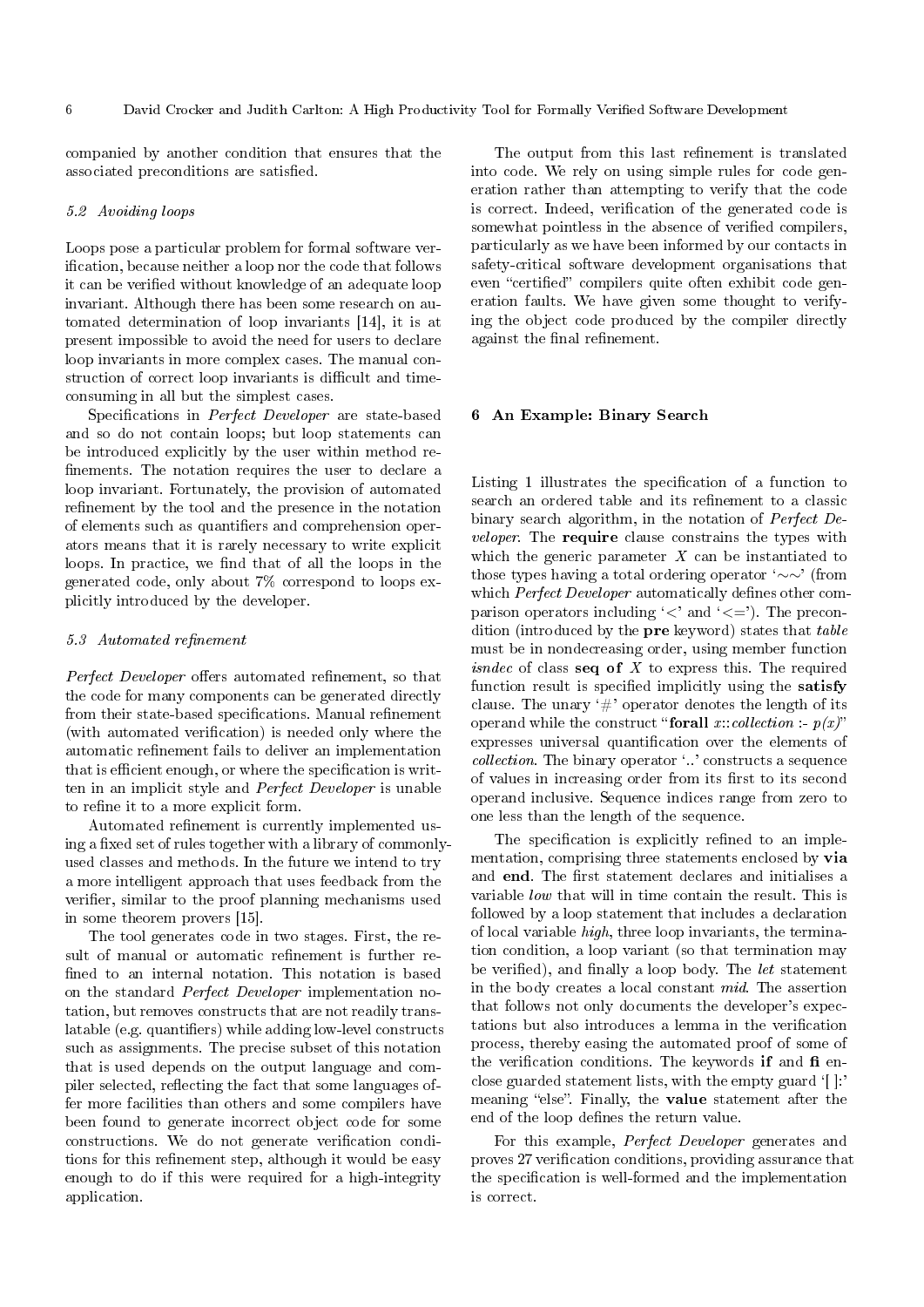David Crocker and Judith Carlton: A High Productivity Tool for Formally Veried Software Development 7

```
Find the index of the first element in "table" that is greater than or equal to "x"
function search (table: seq of class X, x: X): nat
  require X has total operator \tilde{c} (arg) end
  pre table isndec
  satisfy result \leq #table,
       for all z : : 0. . ( result - 1) :- x > table [z],
       for all z : : \text{result} \quad (\# \text{ table } - 1) \ := \ x \ \leq \ \text{table } [z]via
     // Implement with a binary search
     var low : \mathbf{nat}! = 0 ;
    loop
       var high: int! = #table;change low //\ loop\ frame\bf{keep} // loop invariants...
         0 \leq l ow' \leq high' \leq #table,
          for all z :: 0.. (low' - 1) :-x > table [z],
          for all z :: high '.. (# t a b l e - 1) :- x \leq t a b l e [z]
       until \begin{array}{l} \text{limit of } \mathbf{w} = \text{high} \\ \text{decrease high'} - \text{low'} \\ \end{array} // termination condition
       decrease high ' - low ';
       // Start of loop body
       let mid \hat{=} (low + high) / 2;
       assert low \leq mid \leq high;
       if [x > table [\text{mid}]]:
         low! = mid + 1;\prod :
         high! = mid;f i
     end;
     value low ;
  end;
```
Listing 1. Implementation of a binary search algorithm

# 7 Modelling at multiple levels

Software systems need to be modelled at various levels during development. In this section, we discuss some of these levels and how they are represented in Perfect Developer. Most of these sorts of model can be used to describe either a complete software system or a component of a larger system. We will illustrate these various models with a small example. Suppose that a spell-checking function is required for some application program, and that we are required to construct a class to fulfil the role of a dictionary of known words. We will assume the required operations are:

- Build a new, empty dictionary;
- $-$  add a new word to the dictionary;
- $r = remove$  an existing word from the dictionary;
- $\overline{c}$  *check* whether a proposed word is in the dictionary, returning true if it is and false otherwise.

We will impose the following requirements on these operations:

 By an empty dictionary, we mean a dictionary for which the *check* operation will return false for every word;

- $\overline{\phantom{a}}$  The *add* operation causes a subsequent *check* for the word added to return true;
- $-$  The remove operation cause a subsequent *check* for the word removed to return false;
- $-$  Neither *add* nor *remove* affects the result of calling check for a word that is different from the one added or removed;
- $-$  If we use add to add a new word and then we immediately call remove with the same word, the dictionary is unchanged as far as the client is concerned.

The last of these requirements is redundant, but is a property that the client would expect to hold. Veri fication of redundant requirements increases confidence that the remaining requirements have been correctly expressed. To make the specification a little more interesting, we will also constrain the client to only invoke add with a word for which *check* returns false. Similarly, remove may only be called with a word for which check returns true.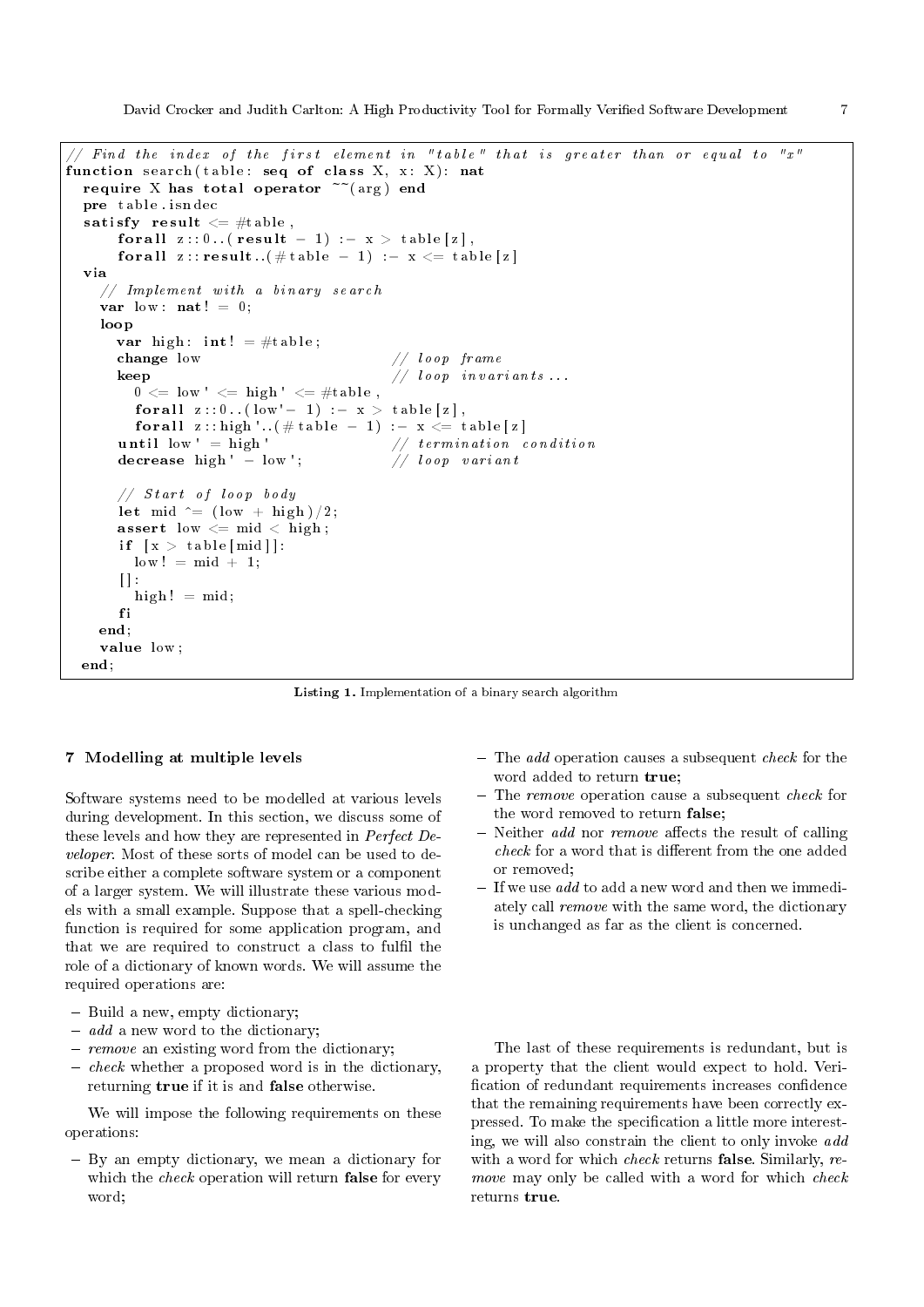

Fig. 1. UML class diagram for Dictionary

## 7.1 Structural model

This describes the overall structure of the software, the way it interacts with the outside world, and the interfaces to its operations.

The Unified Modeling Language (UML) does an acceptable job of representing this sort of model and we saw no reason to develop an alternative notation within Perfect Developer. Instead, we provide a mechanism for importing UML models, providing a structural skeleton in Perfect Developer notation on which detailed semantics can be hung.

A UML class diagram for our dictionary component might look like Fig. 1. If this is imported into Perfect Developer, the skeleton shown in Listing 2 is constructed, containing two class declarations. The Dictionary class

```
class Word \hat{=} ?:
class Dictionary \hat{ } =
abstract
  ?
inter fa ce
  function check (w: Word): bool
     \hat{ } = ? ;
  schema ! add (w: Word)
     post ?:
  schema ! remove (w: Word)
     post ?:
  build{}
    post ?:
end;
```
Listing 2. Structural model

declaration includes skeletal method declarations. The keyword schema introduces the declaration of a method that changes the state, while the keyword build introduces the declaration of a constructor for objects of the class. The `?' symbol indicates places where semantic detail needs to be added.

## 7.2 Behavioural model

This level corresponds to externally visible behaviour that the software is expected to exhibit, including safety properties and any conceivable tests that might be performed together with their expected outcomes.

Perfect Developer provides three main mechanisms for representing these behaviours. A property declaration is a parameterised theorem that expresses an expected truth. A postassertion is a convenient way of expressing a required behaviour when that behaviour relates mainly to a single method call. A ghost schema expresses a usage scenario (typically involving a sequence of method calls) and its postassertion expresses truths that should be established in the final state.

Listing 3 shows how the skeleton created from the UML model could be built upon to express some expected behaviours. The three postassertions correspond to expectations we have about the effect of calling the methods to which they are attached. These are: after adding a word using the add method, a call to check will assert that the word we added is now in the dictionary; similarly, after calling the remove method, a call to check reveals that the word removed is not in the dictionary; and the constructor does indeed build an empty dictionary in that for any word we choose, *check* does not report that word as being present. The use of the prime character in a postassertion indicates that we are referring to the final value of the preceding variable.

We have added a ghost schema that states that if a word not already present is added to the dictionary and then removed from it, then to the outside observer the dictionary is unchanged from its initial state. We have also included a property declaration expressing the notion that adding a new word to the dictionary does not affect the result of a query involving a different word.

# 7.3 State-based model

This is a more detailed model which provides an abstract data model for each class and specifications of the methods in terms of this data. If we choose to use a set of words as the abstract data model in our example, our state-based model might look like Listing 4.

We have defined the  $Word$  class as a constrained string (which is itself synonymous with the type seq of char). The postconditions of the *add* and *remove* schemas indicate the frame and the required state change.

At this point, the verifier can be used to check that the state-based model conforms to the behavioural model. Perfect Developer generates 7 verification conditions for this example; the verifier proves them all in less than a second.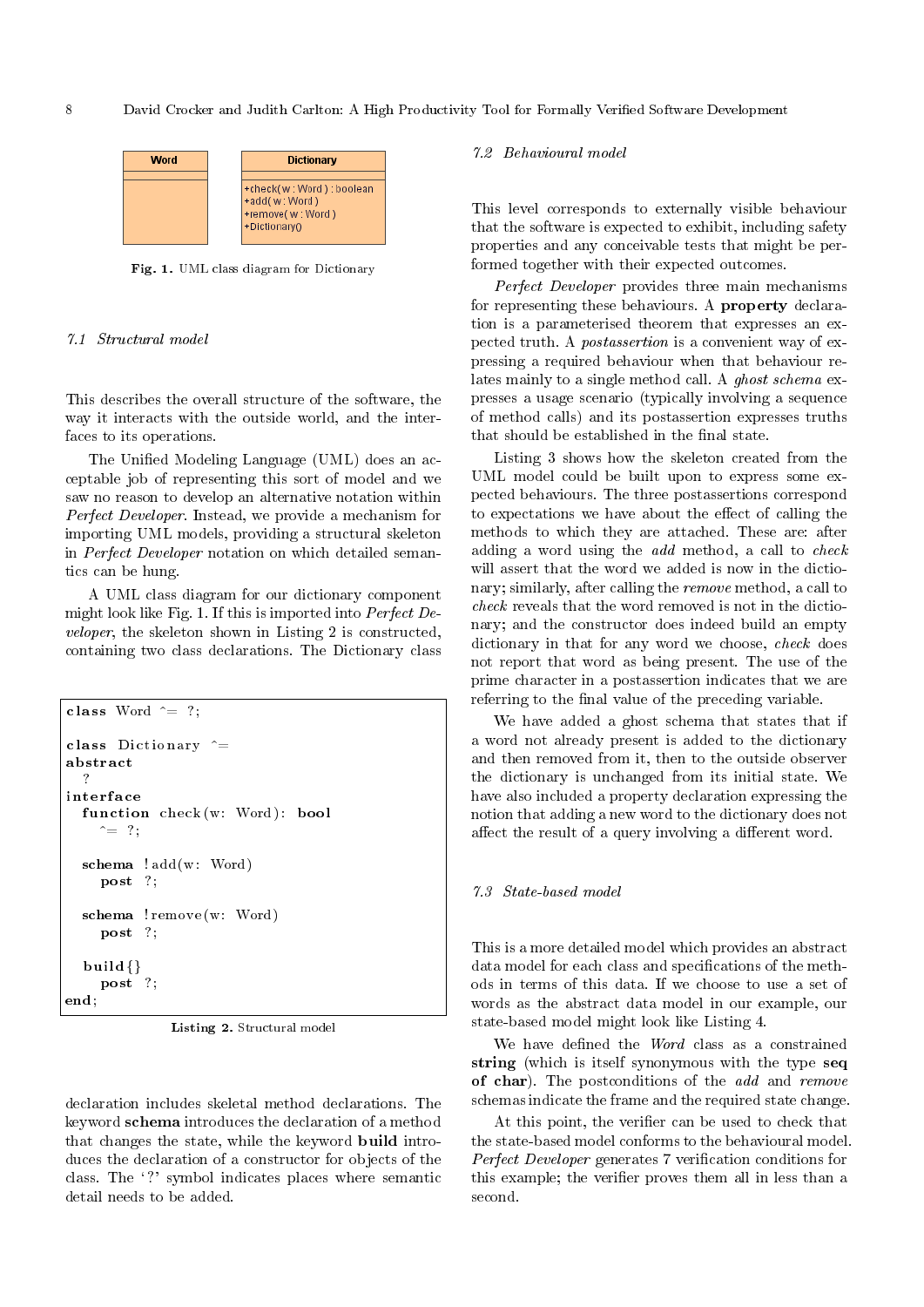David Crocker and Judith Carlton: A High Productivity Tool for Formally Verified Software Development 9

```
class Word \hat{=} ?:
class Dictionary ^=
abstract
  ?
inter fa ce
   // Check if a word is in the dictionaryfunction check(w: Word): bool\hat{ } = ? ;
   // Build an empty dictionary
  build\{\}post ?
     assert for all w:Word :-self ' check (w);
          // the dictionary really is empty
  // Add a word to the dictionaryschema ! add (w: Word)
     pre ~check (w)
     post ?
     \texttt{assert} \texttt{self}'. \texttt{check}(w);
          // w is now in the dictionary
  // Remove a word from the dictionary
  schema ! remove (w: Word)
     pre check (w)
     post ?
     assert \tilde{\phantom{a}} self '. check (w);
          // w is no longer included
  // If we add a word and then remove it,\sqrt{2} we get the dictionary we started with
  ghost schema addThenRemove (w: Word)
     pre ~check (w)
     post ! add (w) then ! remove (w)
     \texttt{assert} \texttt{self'} = \texttt{self};// Adding a word does not affect whether
  // a different word is in the dictionary
  \textbf{property}(w1, w2: Word)pre \tilde{c}check (w1), w1 \tilde{c} = w2
     assert (self after it!add(w1))\text{ch} \, \text{c} \, \text{h} \, \text{c} \, \text{k} \, (\text{w2}) = \text{ch} \, \text{c} \, \text{k} \, (\text{w2});
end;
```
Listing 3. Behavioural model

# 7.4 Refinement

In many cases, Perfect Developer can generate ready-tocompile C++ or Java code of acceptable quality from the state-based model by automatic refinement. However, manual refinement is sometimes needed, typically in order to effect a more efficient representation of the data.

We will illustrate this by modifying our example to use a more compact representation for the dictionary. Observing that in the English language, the plural form of most nouns can be obtained by appending the letter

```
class Word \hat{ } = those x : string :– \tilde{ } x . empty ;
class Dictionary \hat{ }=abstract
  var words: set of Word;
inter fa ce
  // Check if a word is in the dictionaryfunction check(w: Word): bool\hat{=} w in words;
  // Build an empty dictionary
  build{}
    post words! = set of Word\assert for all w:Word :-self '.check(w);
         // the dictionary really is empty
  // Add a word to the dictionaryschema ! add (w: Word)
    pre \sim \text{check}(w)post change words
         satisfy words'= words . append (w)\texttt{assert} \texttt{self}'. \texttt{check}(w);
         // w is now in the dictionary
  // Remove a word form the dictionary
  schema ! remove (w: Word)
    pre check (w)
    post change words
         satisfy words'= words remove (w)
    \text{assert} \tilde{\text{self}} '. \text{check} (w);
         1/ w is no longer included
  // ghost schemas and properties as before
  . . .
end;
```


`s' to the singular form, it seems pointless to represent a pair of words like "computer" and "computers" as two separate words. More efficient use of memory is achieved by storing just "computer" along with an indication that appending the letter `s' yields another valid word.

To distinguish between words for which it is known that appending `s' yields another word, and words for which this is not known, we will store the former in a set called specialWords and the latter in another set plain-Words. Of course, from the point of view of the user of the dictionary, "computer" and "computers" are two separate words and will need to be added independently.

We can indicate a data refinement by adding an internal section to the class (Listing 5). The  $'++'$  operator indicates union when its operands are sets and concatenation when its operands are sequences The `\*\*' operator indicates set intersection and the "for...yield" construct is a set comprehension. The construct " $x$  ++ "s" is Word" is parsed as " $(x + + "s")$  is Word" and narrows the result of the  $+$   $+$ ' operation (which is of type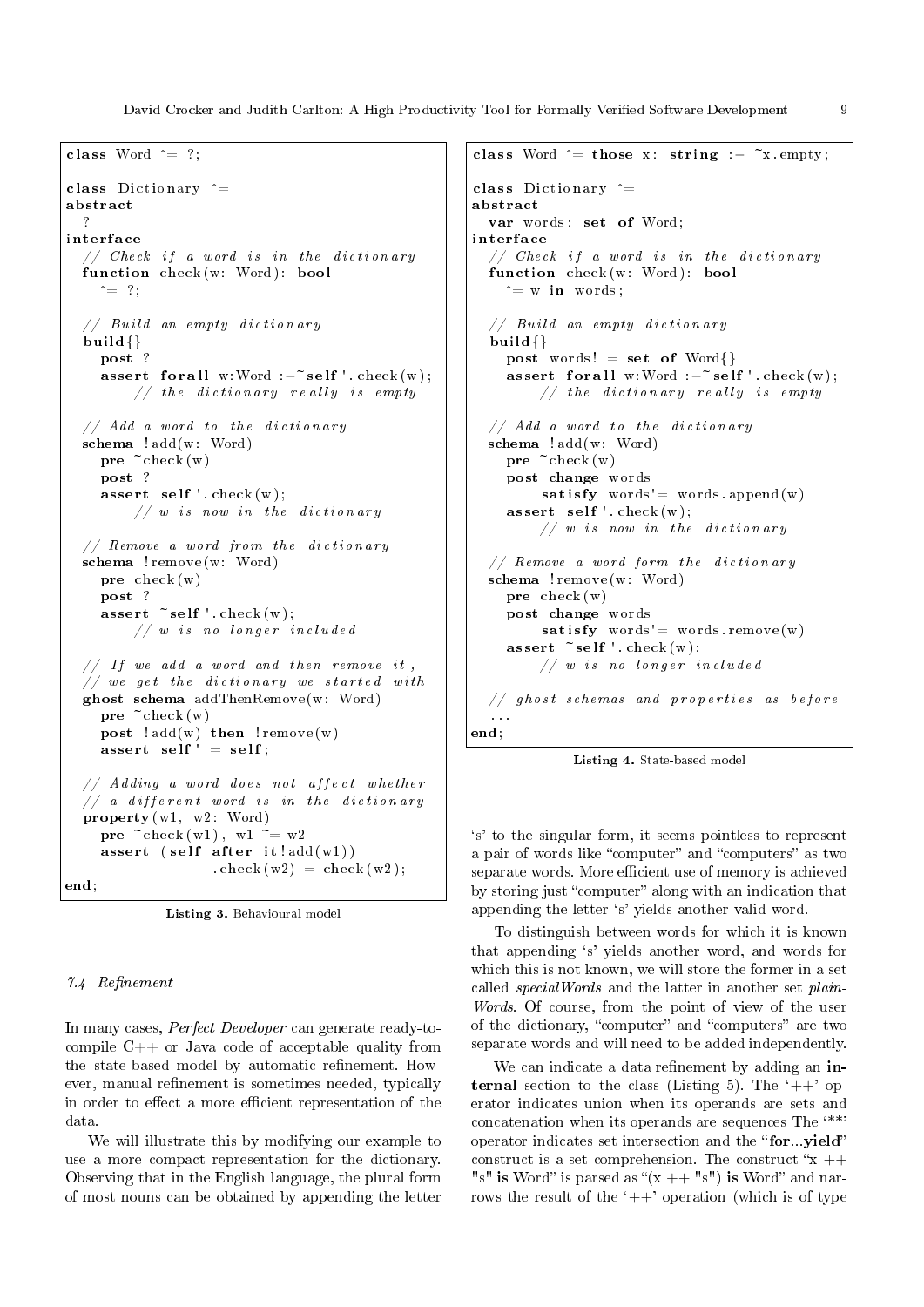10 David Crocker and Judith Carlton: A High Productivity Tool for Formally Verified Software Development

```
class Dictionary \hat{ } =
abstract
  var words: set of Word;
interna l
  var plainWords, specialWords: set of Word;
  // Retrieve function
  function words \hat{=}plainWords
     ++ specialWords
     ++ (for x:: specialWords
           yield x + \nightharpoonup s" is Word);
  invar iant
   // No word is represented more than once
   plainWords ** specialWords
        = set of Word\{\}for all x : : special Words
        : - x + "s" ~in plainWords,
   for all x : : special Words
        :- x + "s" ~in specialWords,
   // A word and its plural should not both
   // be in plainWords, because storing the
   // word in special Words would save space
   for all x : : plain Words
        : - x + "s" ~in plainWords;
  interface
    . . .
```
Listing 5. Data refinement

string) to class Word (which we declared as a subtype of string), so that the enclosing for...yield construct yields "set of  $Word$ " rather than "set of string". By redeclaring the abstract variable *words* as a retrieve function (also called an abstraction function), we indicate that the internal variables replace the abstract variable rather than supplement it.

Having refined the data, we also need to refine the class methods to use the new data. As in the previous example, this is accomplished by adding statement lists enclosed by via...end. The check function and the constructor are easily refined (Listing  $6$ ). Note that the state-based specification remains exactly as before; the via...end blocks do not change the specifications, but indicates how they are to be implemented. The front member function of the seq of ... class yields the sequence less the last element, while the last member function yields its final element.

Suitable refinements of the *add* and *remove* schemas are shown in Listing 7. We use a conditional statement to handle three separate cases that may arise. The semantics of this statement is "if..then...elseif...then...else...". The syntax " $v! = e$ " is a shorthand for "**change** v satisfy  $v' = e^v$  so that it has the effect of assignment. Although this is a postcondition in the notation of Perfect

```
function check(w: Word): bool
  \hat{=} w in words
  via
    value w in plainWords
          w in specialWords
            \# {\rm w} > = 2\& w. last = `s'
          & w. front in specialWords
  end;
build\{\}post words! = set of Word\via
    plainWords! = set of Word{},speedallWords! = set of Word{ }end
assert for all x: Word :- ~self ' check (x);
```
Listing 6. Refinement of method *check* and constructor

Developer, the language syntax allows a postcondition to be used where a statement is expected, with the obvious meaning "satisfy this postcondition at this point!".

Having refined the data and the methods that operate on it, the verifier can be asked to prove that the refinements satisfy the specifications and preserve the invariants. For this example, Perfect Developer is able to prove all 64 verification conditions in less than one minute on a modern personal computer.

#### 8 Results and experience

Our research and development led to the Escher Tool being previewed in September 1999 at the World Congress of Formal Methods and the commercial release of Perfect Developer in July 2002.

Aside from academic examples, Perfect Developer has been used to implement real-world systems including a terminal emulator, part of an IT system for a government department, and the *Perfect Developer* compiler/verifier itself. Some statistics from these projects are shown in Table 1. When comparing the number of lines of specification and refinement with the amount of generated code, bear in mind that the lines of specification and renement include comment lines, whereas the generated  $C++$  is uncommented except for a header comment. Also, long expressions and statements in the generated code are unformatted apart from line wrap at 120 characters. The uncertainty in the figures for the percentage of true theorems proven automatically for two of the projects reflects the fact that we have not manually investigated each verification failue to establish whether the condition concerned is a true theorem. The figures for time per verification condition attempted were obtained on a PC with AMD 2800+ processor and 512Mb memory.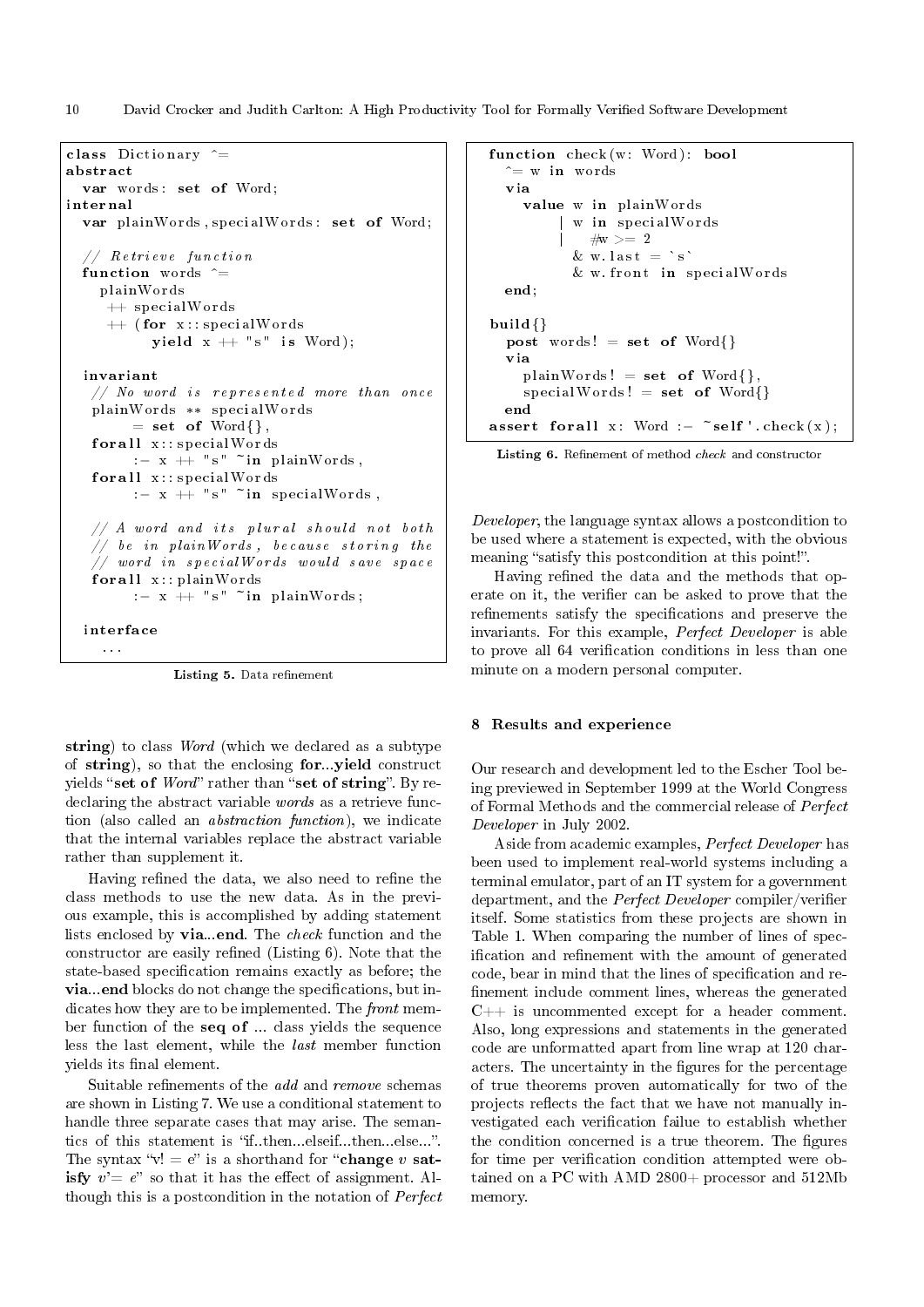```
schema ! add (w: Word)
  pre ~check (w)
  post change words satisfy words'= words append (w)
  via
    if \left[\#w\right\rangle = 2 \& w. last = `s` & w. front in plainWords]:
      // word ends in 's' and root is in dictionary
      plainWords! = plainWords. remove (w. front),
      specialWords! = specialWords. append (w. front);
    [w + ' ' s'' in plainWords]:
      \sqrt{ } the "plural" form of the word is already in the dictionary
      plainWords! = plainWords. remove(w + "s"),
      specialWord : = specialWords : apped(w);\| :
       // no related word is already in the dictionary
      plainWords! = plainWords. append (w);
    f i
  end
  assert self '. check (w); // w is now in the dictionaryschema ! remove (w: Word)
  pre check (w)
  post words! = words remove (w)
  via
    if [w in plainWords]:
       // the simple caseplainWords! = plainWords. remove(w);
    [w in special Words]:// the "plural" form of w is also in the dictionary
       speci alW o rd s ! = speci alW o rd s . remove (w ) ; // remove t h e word and i t s " p l u r a l "
                                                     // add back the "plural"[\#w \rangle = 2 \& w. last = `s` & w. front in specialWords]:
      // word ends in `s` and its "singlular" form is also in the dictionary
      specialWords! = specialWords. remove (w. front);
       !add(w, front);<br>//addback the "singular"fi;
  end
  \texttt{assert} \texttt{\texttt{``self '}}.\texttt{check}(w); \texttt{\texttt{''}}/\texttt{\texttt{''} is no longer included}
```
Listing 7. Refinement of methods add and remove

| Project                                 | Terminal emulator | Part of IT system Compiler/verifier |                   |
|-----------------------------------------|-------------------|-------------------------------------|-------------------|
| Lines of specification and refinement   | 3192              | 13777                               | 114720            |
| Lines of generated $C++$                | 6752              | 38858                               | 229367            |
| Number of verification conditions       | 1349              | 2645                                | 131441            |
| % valid verification conditions proved  | $>98.6\%$         | 99.89%                              | $\approx 96\%$    |
| Average time per verification condition | 2.4 sec           | 3.7 sec                             | $4.5 \text{ sec}$ |

Table 1. Three projects implemented in Perfect Developer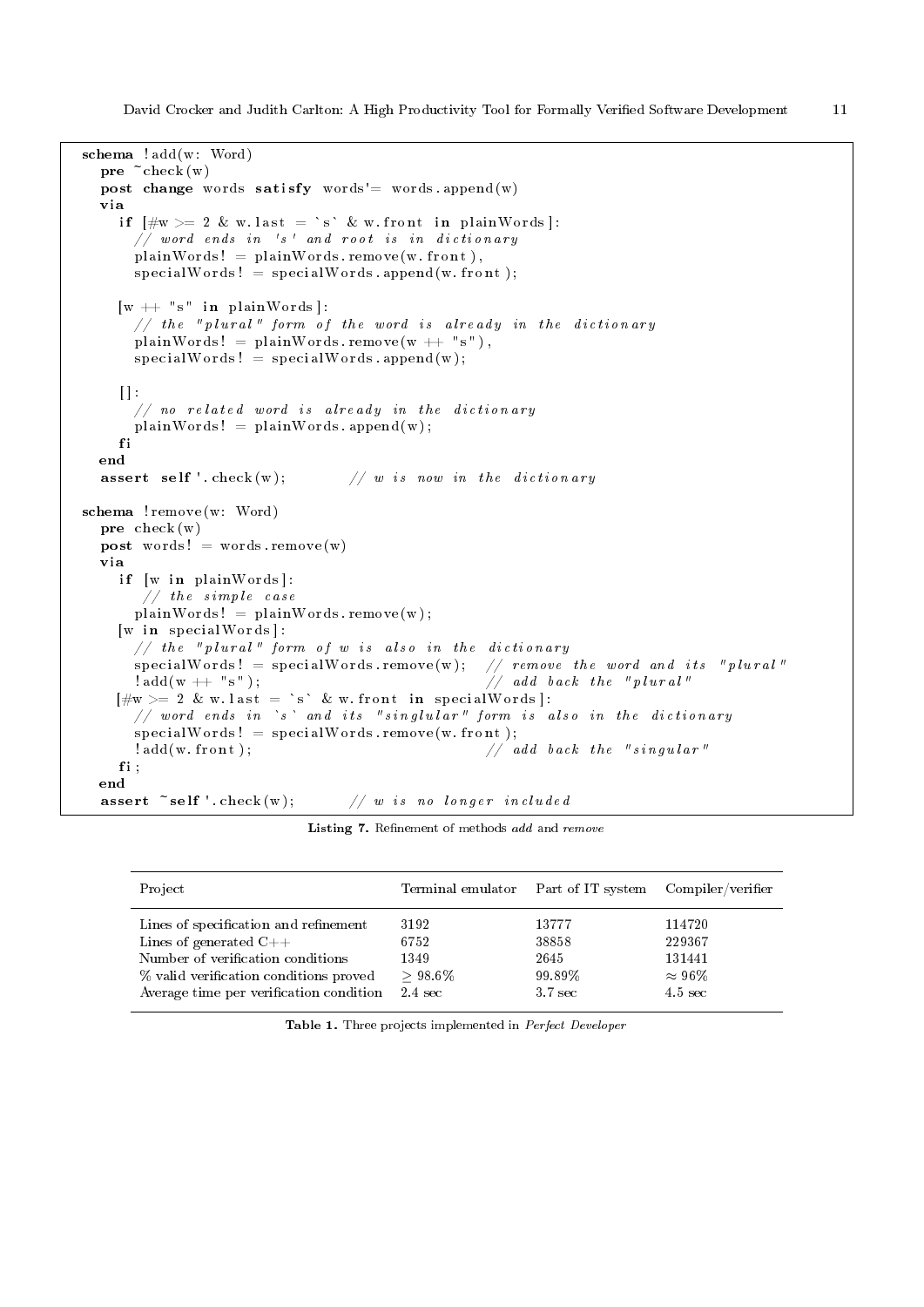In all three projects, proof failures have highlighted significant problems. For the terminal emulator, an inconsistency in the 5-year old protocol specification document was revealed; while a proof failure for the compiler/verifier uncovered a language design flaw that, for some inputs, would have resulted in the generated C++ failing to compile.

Although our automated refinement technology is in its early stages of development, we have found that manual refinement is only needed for a small proportion of the classes in a system. For example, Perfect Developer contains a compiler (which includes the refinement and code generation subsystems) and a verifier. Despite the fact that the compiler is constructed almost entirely using classes and methods for which no refinement has been manually written, it is able to compile and generate code for the entire Escher Tool in only a few minutes (compared with an hour or more needed to compile the resulting  $C_{++}$  code). This also reinforces our view that the overhead associated with using value semantics in place of reference semantics is not severe. The verifier is more heavily refined due to the processor-intensive nature of automated reasoning; nevertheless, the majority of class methods involved are not manually refined.

# 9 Limitations

One of the reasons behind the decision to implement Perfect Developer in its own technology was to ensure that the technology was scalable to large projects. In consequence, we revised the notation several times during development in response to issues that arose. We are now confident that the notation is sufficiently expressive to specify and implement a wide range of single-threaded software systems.

Although we have constructed multithreaded programs using Perfect Developer, the notation is currently unable to model concurrency, so desirable properties such as absence of deadlock cannot be verified or even expressed. Our main research is now directed towards adding concurrency to the notation and extending the verifier to prove concurrency properties.

Full verification of programs that use reference variables explicitly continues to be difficult because of the potential for aliasing. The problem is compounded when inheritance and dynamic binding are used because it becomes necessary to extend the notion of behavioural subtyping to include anti-aliasing invariants.

Code generation is currently restricted to  $C_{++}$  and Java. Ada 95 code generation is partially implemented, however the Ada "with-ing" problem  $[16]$  prevents the completion of this work pending a revision to the Ada language to address this limitation.

When the verifier fails to produce a proof of a verification condition, Perfect Developer analyses the failure

and attempts to provide the user with helpful information, to assist in tracking down the likely error. Although the information produced is sometimes quite helpful, on other occasions it is of little use. It might be more helpful if the tool were to suggest fixes to the source. We note that some work has already been done in this field  $[17]$ in relation to ESC/Java.

# 10 Conclusions

We have shown that it is possible to develop a large, complex program in reasonable time using an object-oriented formal method; and that automated reasoning can now be used to successfully prove a very high proportion of the generated verification conditions.

The construction of programs that are proven to conform to formal specifications is of little value if the specifications do not fulfil user requirements. Some requirements are easy to capture and express as expected behaviours of the system and these can be formally verified, but other categories of requirements prove more elusive. We are working with others who specialize in formal requirements [18] to address this part of the development process.

#### References

- 1. G. Smith, The Object-Z Specification Language (Advances in Formal Methods Series, Kluwer Academic Publishers, 2000).
- 2. E.H. Durr and N. Plat (editor), Afrodite (ESPRIT-III project number 6500) document AFRO/CG/ED/LR- $M/V10$  (Cap Volmac, 1995, in Dutch).
- 3. J. Spivey, The Z Notation: a Reference Manual (Prentice Hall, 1992).
- 4. C. B. Jones, Systematic Software Development Using VDM (Prentice Hall, Englewood Cliffs, NJ, USA, 1990).
- 5. J-R. Abrial, The B-Book: Assigning Programs to Meanings (Cambridge University Press, 1996).
- 6. J. Barnes, High Integrity Ada: The SPARK Approach (Addison-Wesley, Harlow, England 1997).
- 7. Barbara Liskov and Jeannette Wing, A behavioral notion of subtyping, ACM TOPLAS 16(6) (1994) 1811-1841.
- 8. Bertrand Meyer, Object-Oriented Software Construction (Prentice Hall, Englewood Cliffs, NJ, USA, 1988).
- 9. D. Crocker, Safe Object-Oriented Software: The Veri fied Design-by-Contract Paradigm. In F. Redmill and T. Anderson, Practical Elements of Safety: Proceedings of the Twelfth Safety-Critical Systems Symposium (Springer-Verlag, London, 2003) 19-41.
- 10. K. Rustan, M. Leino, Greg Nelson and James B. Saxe, ESC/Java User's Manual (Technical Note 2000-002, Compaq Systems Research Center, 2000). Available via http: //research.compaq.com/SRC/esc/.
- 11. Perfect Developer Language Reference Manual (Escher Technologies Limited, 2002). Available at http://www.eschertech.com/product\_documentation/ LanguageReferenceManual.htm.